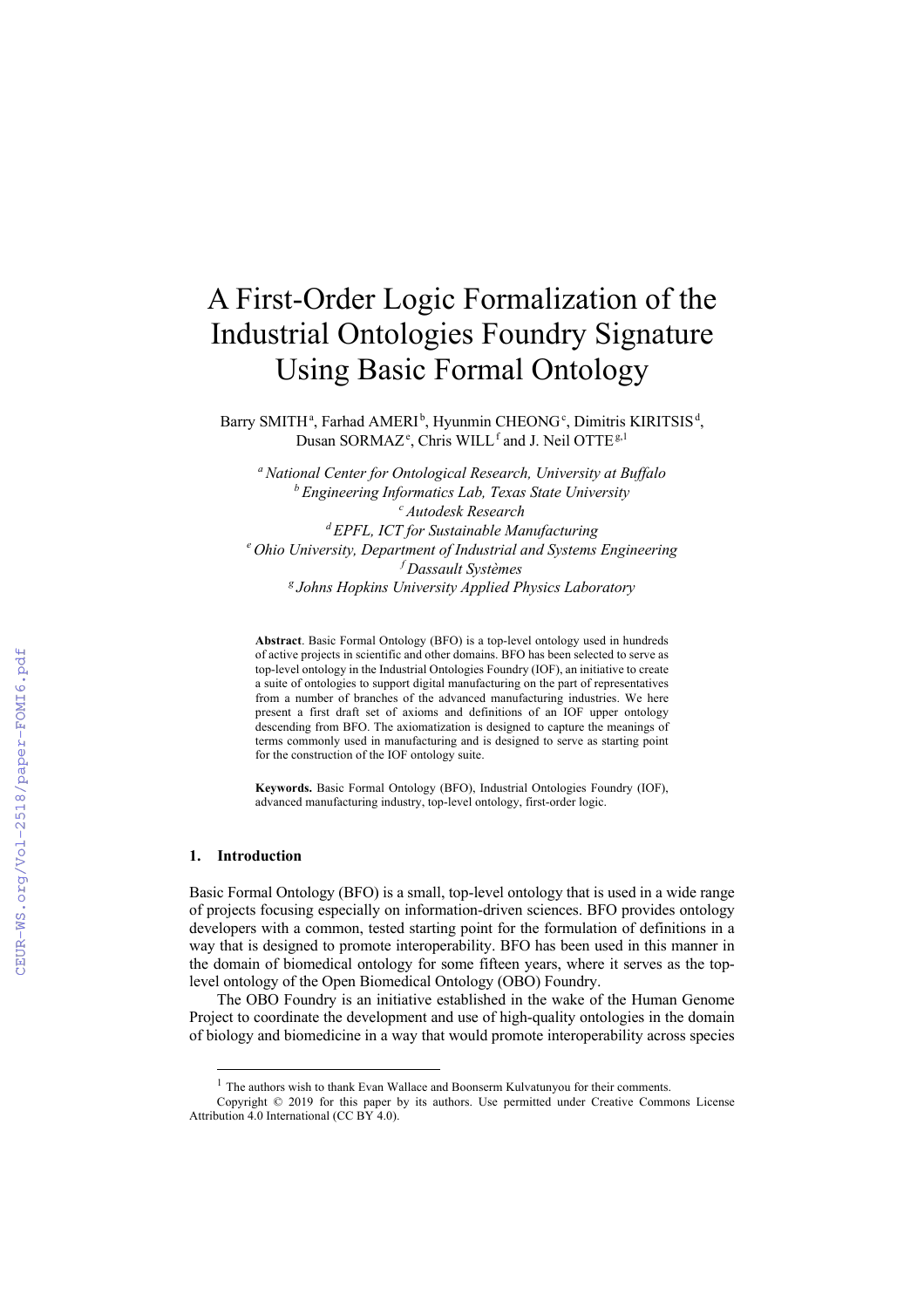and disciplines. To be admitted to the OBO Foundry, biomedical domain ontologies are required to conform to a series of principles relating to accessibility, quality, scientific accuracy, consistent development, sustainability, and service to users.

In more recent years, BFO has been applied in other areas, including intelligence, defense, and security. As a consequence of these developments, BFO is in the final stages of review to become international standard ISO/IEC: 21838-2.2

In addition, BFO is being applied in a series of industrial engineering- related projects, including those documented in [4]–[18]. Following a lengthy evaluation and selection process, BFO was adopted in the spring of 2019 to be the top-level ontology of the Industrial Ontologies Foundry (IOF), an ecosystem of ontology resources designed to promote interoperability in digital manufacturing and related fields.

Like the OBO Foundry, the IOF promotes a principles-based approach to the design of ontologies. The initial focus is on support for the manufacturing domain, and more specifically on ontologies for design, maintenance, supply chain, production, and lifecycle management, or in other words for the successive stages in the canonical manufacturing product lifecycle. It is anticipated that in later stages the service, construction, and extraction industries will be included also within the IOF framework.

It has been clear for some time that the task of developing a coherent set of ontologies covering the manufacturing domain will present a considerable challenge. Manufacturing is not only highly multidisciplinary; it is affected also by the need to address the needs of manufacturing enterprises, who gain commercial benefits when their data is held in proprietary siloes. On the other hand, the increasing importance of outsourcing and of the resultant long supply chains provide incentives for the sharing of data and for the coordinated development of interoperable software, and it is to address these needs that the IOF was formed.

Table 1 is a list of terms provided to us by members of the IOF as part of the proofof-concept project described in [17]. The latter summarizes the goals and organizational set up of the IOF and presents the results of an initial scope-determining experiment, in which some twenty (in the end: twenty-five) representative terms compiled by subjectmatter experts within the IOF.

| <b>Figure 1. IOF Top Twenty(-Five) Term List</b> |                            |        |                                  |
|--------------------------------------------------|----------------------------|--------|----------------------------------|
| $[1]$                                            | Assembly                   | [13]   | Manufacturing resource           |
| $[2]$                                            | Assembly process           | $[14]$ | Manufacturing tool               |
| $\lceil 3 \rceil$                                | Business process           | $[15]$ | Material resource                |
| $\lceil 3 \rceil$                                | Component                  | [16]   | Operation specification          |
| [4]                                              | Customer                   | $[17]$ | Piece of equipment               |
| [5]                                              | Design                     | [18]   | Piece of manufacturing equipment |
| [6]                                              | Feature description        | [19]   | Plan                             |
| $[7]$                                            | Input material role        | [20]   | Product quality                  |
| [8]                                              | Manufacturing machine      | [21]   | Product                          |
| [9]                                              | Manufacturing process      | $[22]$ | Quality specification            |
| [10]                                             | Manufacturing process plan | [23]   | Task                             |
| [11]                                             | Raw material role          | [24]   | Transport process                |
| [12]                                             | Supplier                   | $[25]$ | Step                             |
|                                                  |                            |        |                                  |

<sup>2</sup> https://www.iso.org/standard/74572.html.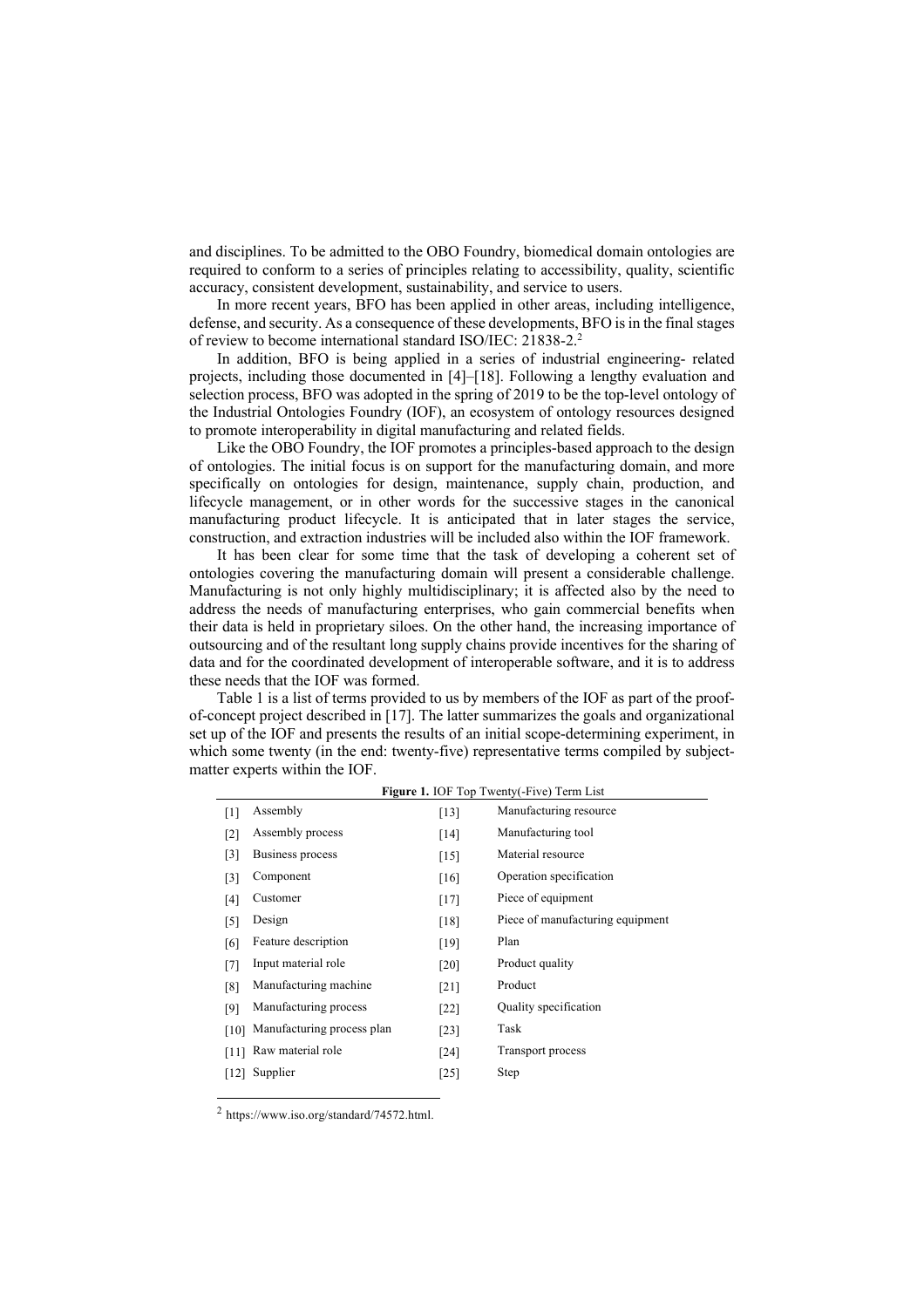The goal of the present paper is to provide a summary account and illustrative portions of an early draft formal representation of the definitions of these terms and of associated axioms within the BFO framework. The material presented here is extracted from a more extensive formalization,<sup>3</sup> which is still subject to update. It should not be assumed that all of the terms introduced here will be included in the ultimate IOF signature.

#### **2. Syntax**

The formalization in what follows employs standard first-order logic (FOL) notation for negation, conjunction, disjunction, material implication, biconditional implication, universal quantification, and existential quantification, using, respectively:  $\neg$ ,  $\wedge$ ,  $\vee$ ,  $\rightarrow \equiv$ , ∀, ∃. Variables *t*, *t*´, … , range over temporal regions.

For the sake of readability, initial universal quantifiers are suppressed. Hence, instead of writing:

 $∀(x)$  [business-process $(x)$  → planned-process $(x)$ ]

we write:

business-process $(x) \rightarrow$  planned-process $(x)$ 

In addition, we sometimes abbreviate

instance-of $(x, y, t)$ 

by writing simply: ' $y(x)$ '. For an account of this treatment of predication, see [3], chapter 5.

Terms from Table 1 in what follows appear in **bold**. Other terms necessary for the definition of these terms appear in roman face. Some terms are marked as primitive. This signifies that they are too basic in our vocabulary to receive definitions because there are no more basic terms which could be used to define them. Two sorts of primitive terms are distinguished. First, are primitives, such as 'disposition', 'role', 'process', and 'material entity'— treated in the BFO 2.0 Specification and User Guide (Almeida, et al.). Other terms, such as 'artifact' and 'information content entity', are treated in the Information Artifact Ontology  $(IAO)<sup>4</sup>$  and in the Common Core Ontologies (CCO), a suite of mid-level ontologies conformant to BFO  $2.0$ <sup>5</sup> Terms derived from these sources and used in definitions will be indicated as such on first occurrence by use of the corresponding namespace ID.

Available at https://buffalo.box.com/v/IOF-Signature.

<sup>4</sup> http://www.obofoundry.org/ontology/iao.html.

<sup>5</sup> The Common Core Ontologies (CCO) are available at: https://github.com/CommonCoreOntology.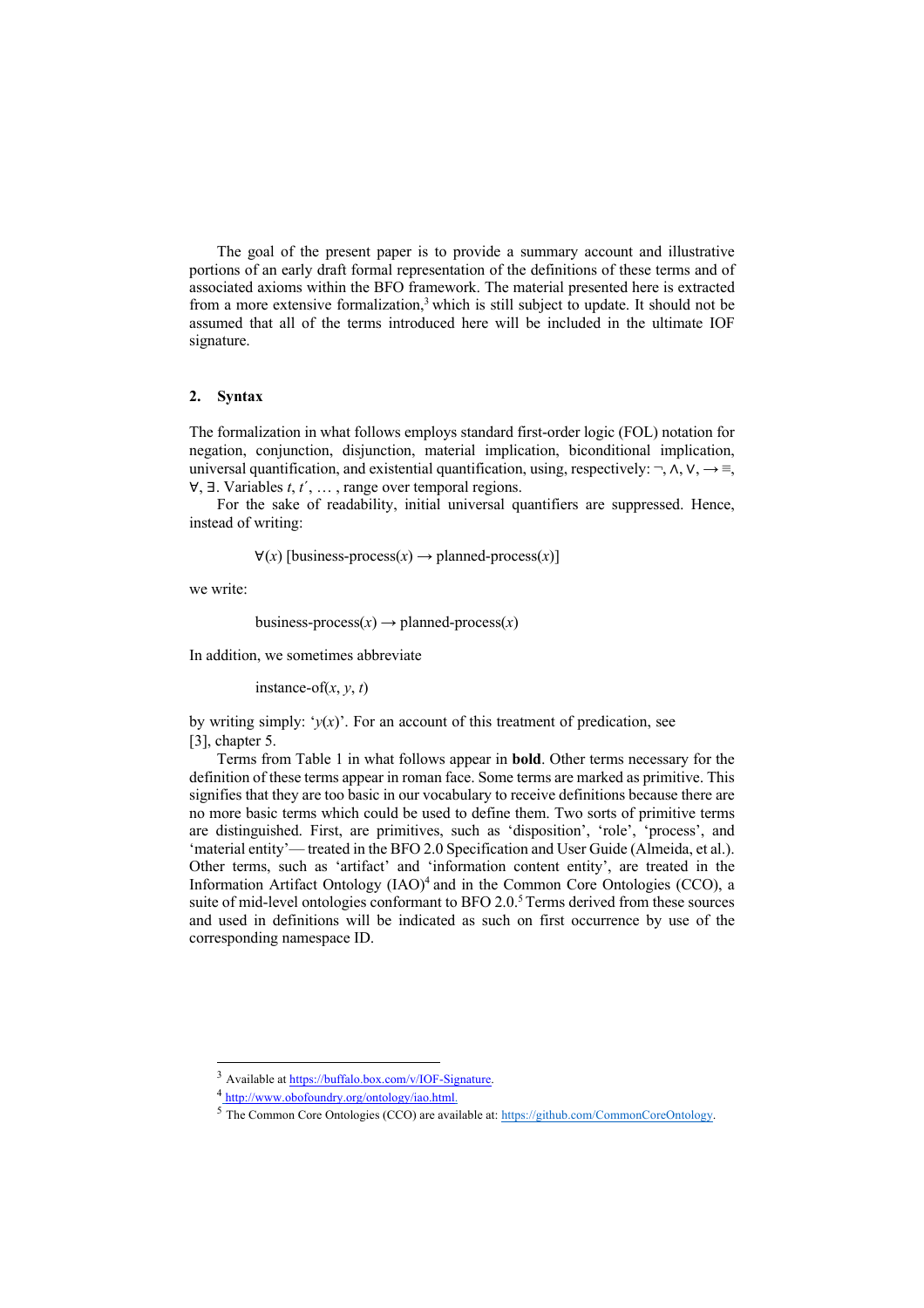## **3. Universals and Defined Classes**

Some terms in what follows refer not to universals but to what BFO calls 'defined classes'. Consider, for example, the term 'lawyer'. This does not represent an extra entity instantiating a universal in its own right. Rather, it connotes that some already classified particular entity (some instance, in this case, of the universal *homo sapiens*) has a certain *lawyer role.* The latter *is* an extra entity, and thus BFO admits a corresponding *role*  universal. The term 'lawyer' then represents the defined class consisting, at any given time, of all those entities (human beings) that have the *lawyer role*. Defined classes may also be defined disjunctively – for example, in the definition of 'agent' as 'person or organization'.

# **4. BFO-IOF-FOL**

In this section we document a representative fraction of the *is-a* (aka *subclass of*) relations in our first-order logic axiomatization. A somewhat compressed version of this *is-a* hierarchy, which leaves out IAO and CCO terms for the sake of readability, is presented in Figure 1. We provide also selected *is-a* axioms from BFO-IOF-FOL, and associated comments, including:

1. **planned process** subclass of process.

planned-process $(x) \rightarrow$  BFO:process $(x)$ 

2. **manufacturing tool** subclass of object.

manufacturing-tool $(x) \rightarrow$  BFO:object $(x)$ 



Figure 1. Fragment of the BFO class hierarchy aligned with classes bearing labels from the top twenty-five terms provided by the IOF. An expanded version incorporating terms from IAO and CCO is provided at https://buffalo.box.com/v/IOF-Signature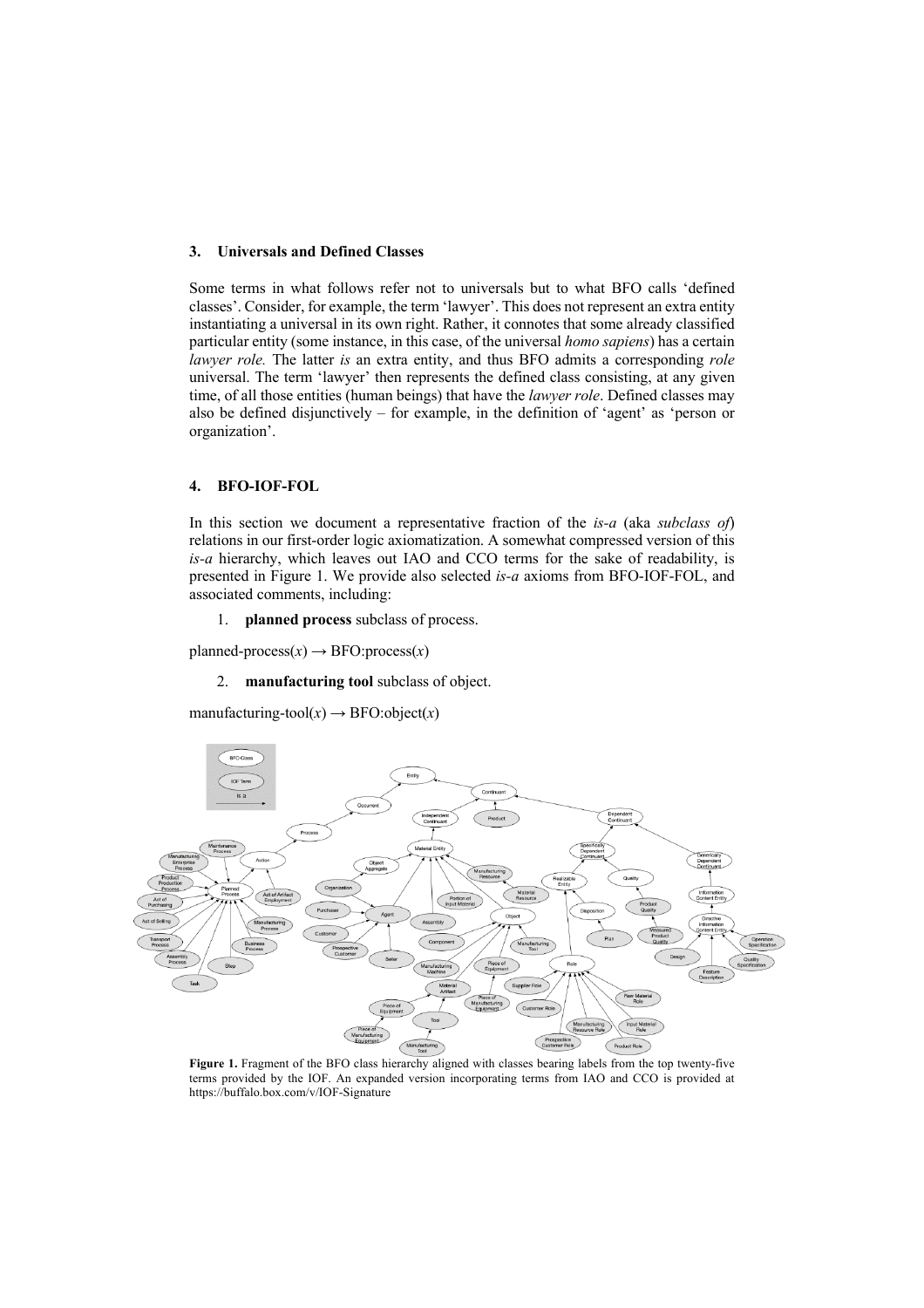Comment: The BFO term 'object' comprehends material entities possessing one or other type of causal unity. In addition to material artifacts such as laptops, objects include: solid portions of matter. [21]

3. **product** subclass of continuant.

 $product(x) \rightarrow BFO:continuant(x)$ 

Comment: 'Product' is a defined class combining manufactured products and information products. The latter will be addressed in a later version of this axiomatization.

4. **material resource** subclass of manufacturing resource.

material-resource $(x) \rightarrow$  manufacturing-resource $(x)$ 

Comment: This term is here defined as meaning, not raw material, but rather resources available to the enterprise that are made of matter (thus buildings, vehicles, equipment, and so forth, as contrasted with intellectual property, software, and so forth).

## **5. Definitions and Axioms**

A definition of a term T is a statement of jointly sufficient and individually necessary conditions which an entity must satisfy if it is to be an instance of the universal or class referred to by T. In the ideal case we would provide equivalent definitions of all terms both in natural language (using '=def.') and in FOL syntax (using the biconditional '≡'). In some cases we fall short of this ideal, for instance for primitive terms, where we can provide only necessary (but not sufficient) conditions (labelled using  $\rightarrow$ ). Primitive terms are marked as such in what follows. In some cases we can provide English language definitions but not equivalent FOL definitions (for instance because FOL does not include the resources to capture possibility or necessity). Note that where the definitions here presented use terms from BFO, IAO or CCO, the corresponding definitions – available at in [22], [23], and [24] – will be presupposed.

5. **product** =def. BFO:continuant that has a product role.

product(*x*, *t*) =def. instance-of(*x*, continuant, *t*) & ∃*r* product-role(*r*) & (has-role(*x*, *r*, *t*)

Comment 1: This definition leaves open the possibility that immaterial continuants – for example pieces of software or real estate – may be products.

Comment 2: The BFO term 'role' is used extensively in this formalization to do justice to those cases where general terms hold only for certain phases in the existence of the relevant entities. Thus, for example, a given material entity may be correctly describable as a *prototype* at one phase in its existence and as a *product* in a later phase.

6. has-agent: a primitive relation between a process and an agent, which holds when the agent participates in the process and plays a causal role in bringing about the process.

has-agent( $x, y$ )  $\rightarrow$  (instance-of( $x$ , agent,  $t$ ) & instance-of( $y$ , process,  $t$ ))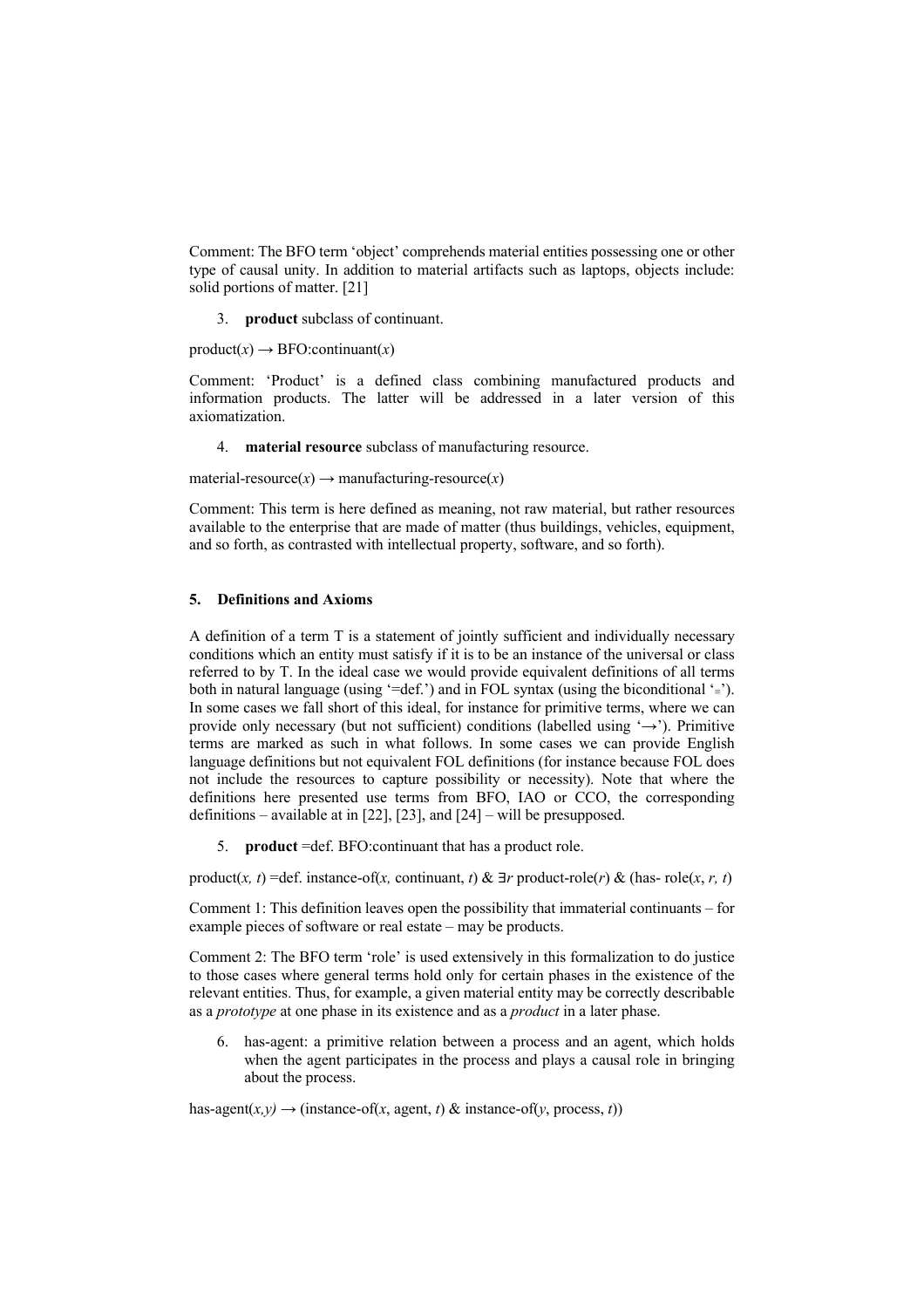Comment: The inverse of has-agent is agent-in.

7. action =def. process that has-agent some agent.

instance-of(*x*, action, *t*)  $\equiv \exists y$  (instance-of(*y*, agent, *t*) & has-agent (*x*, *y*, *t*))

8. agent =def. person or organization (Defined class)

instance-of(*x*, agent, *t*) ≡ (instance-of(*x*, person, *t*) ∨ instance-of(*x*, organization, *t*))

Comment: This axiom implies that 'agent' is not a role term in the BFO sense. It implies also that it is not a phase sortal.

9. Every **manufacturing tool** bears a function that, if realized, is realized in a manufacturing process.

manufacturing tool(*x*) ≡ material-entity(*x*) & ∃f (BFO:function(*f*) & has-function(*x*, *f*) &  $\forall y$ (realizes(*y*, *f*)  $\rightarrow$  manufacturing process (*y*)))

10. **planned process** =def. process that occurs as the result of one or more intentions to realize a plan and where the process successfully realizes that plan.

instance-of(*x*, planned process, *t*)  $\equiv$  instance-of(*x*, process, *t*) &  $\exists y$ (instance-of(*y*, plan, *t*)  $\&$  realizes $(x, y)$ 

Comment 1: This definition implies that every planned process is a process but not vice versa. Thus, 'planned' is here functioning as a specifier, rather than as a modifier analogous to 'cancelled' or 'averted'. Therefore, to say that a process is planned is not to say that it has not yet taken place; rather, it is to say that it is (was or will have been) protocol-driven, instruction-driven, command-driven, or software-driven (or some combination thereof). A planned process remains a planned process even after it has occurred. Hence, the contrast is with *accidental* processes or with processes that did not turn out as planned (for example because a fire broke out in the engine room) or with incidental processes not part of the realization of a plan (such as the lathe operator smoking a cigarette while operating her lathe).

Comment 2: 'Planned' means 'protocol driven'. Protocols may be written, spoken, or simply thought – as when upon waking up, we plan, for instance, what to eat for breakfast.

Comment 3: 'Plan' is a synonym of 'plan-specification.' An active plan is a plan that is associated with an intention-to-perform on the part of some agent.

11. manufacturing enterprise =def. organization whose function is to engage in manufacturing processes.

manufacturing-enterprise( $x$ ) ≡ organization( $x$ ) &  $\exists f$  ((function( $f$ ) & has-function( $x$ ,  $f$ )) &  $∀y$  (realizes(*y*, *f*)) → manufacturing enterprise process (*y*))

12. manufacturing resource role =def. role that inheres in an independent continuant where that continuant bears a disposition that, if realized, is realized in a manufacturing enterprise process.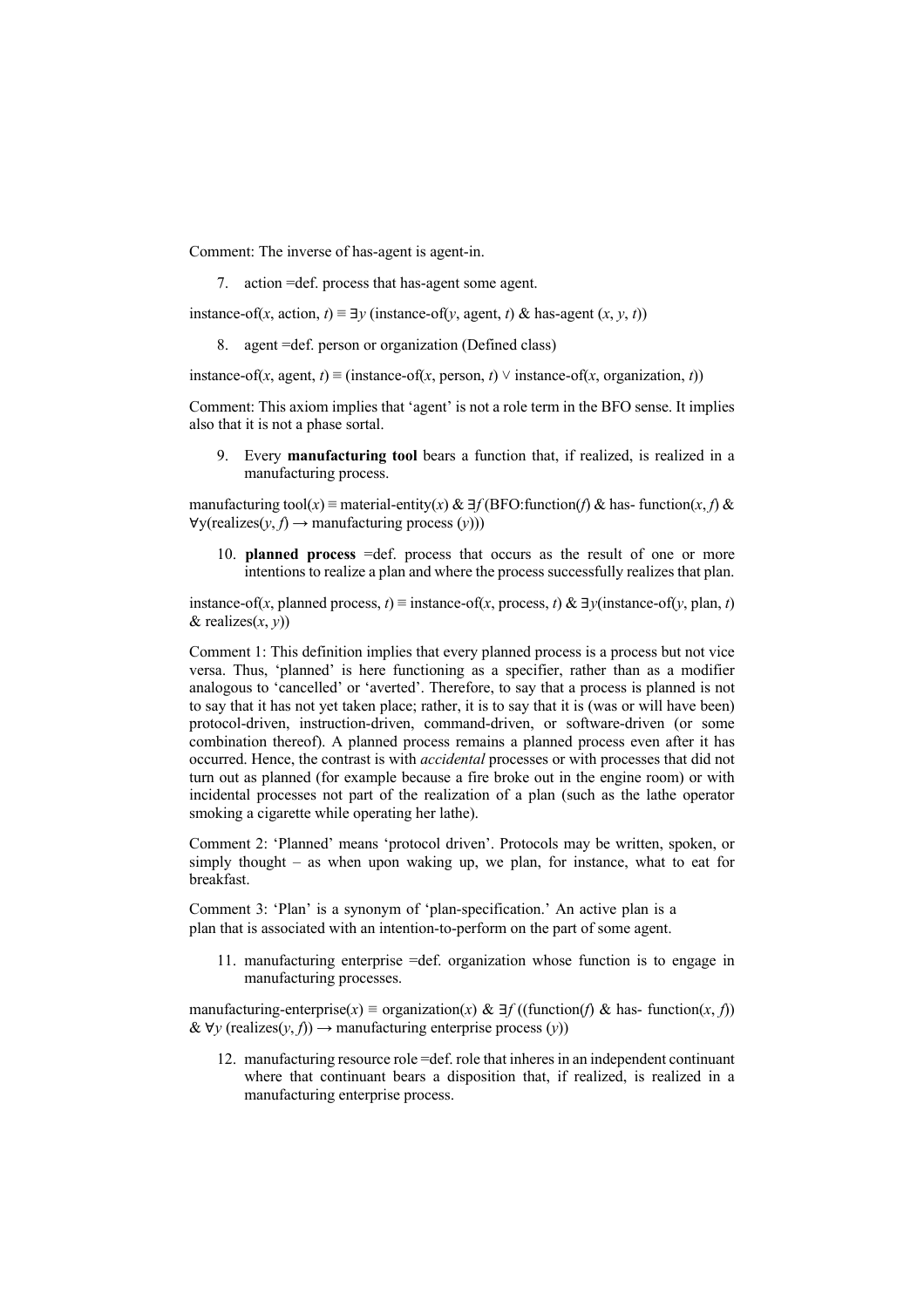instance-of(*x*, manufacturing-resource-role, *t*)  $\equiv \exists y$ (instance-of(*y*, continuant, *t*) & hasrole(*y*, *x*, *t*) &  $\exists d$ (instance-of(*d*, disposition, *t*) & has-disposition(*y*, *d*, *t*)) &  $∀p((process(p) & realizes(p, d)) \rightarrow manufacture = enterprise-process(p)))$ 

13. **manufacturing resource** =def. continuant that bears a manufacturing resource role.

instance-of(*x*, manufacturing-resource,  $t$ )  $\equiv \exists y$ (manufacturing-resource-role(*y*) & hasrole $(x, y, t)$ 

14. **manufacturing material resource** =def. manufacturing resource that is a material entity.

instance-of(*x*, material-resource, *t*)  $\equiv$  instance-of(*x*, manufacturing-resource, *t*) & instance-of(*x*, material-entity, *t*)

15. **piece of equipment**: primitive term that refers to a material artifact that is used in an operation or activity.

Comment**:** 'Equipment' is a synonym of 'piece of equipment'.

16. **piece of manufacturing equipment** =def. piece of equipment that bears a function where any process that realizes that function is a manufacturing process.

piece-of-manufacturing-equipment(*x*) ≡ piece-of-equipment(*x*) &  $\exists f$ (has- function(*x*, *f*) & ∀*p*(process(*p*) & realizes(*p*, *f*) → manufacturing-process(*p*))

- 17. supplier role =def. role inhering in an agent that, if realized, is realized in some act of selling.
- supplier-role(*x*)  $\equiv \exists y (agent(y) \& has-role(y, x) \& \forall p ((process(p) \& realizes(y,$  $p)$   $\rightarrow$  act-of-selling(*p*))
	- 18. customer role =def. role inhering in an agent and realized in an act of purchasing, and which comes into exist at the point in time when a purchasing act has been initiated through to completion.

instance-of(*x*, customer-role,  $t$ )  $\equiv \exists y, z$ (agent(*y*, *t*) & has-role(*x*, *y*, *t*) &  $\exists w$ (instance-of(*w*, act-of-purchasing, *t*) & agent-in(*v*, *w*, *t*)))

19. prospective customer =def. agent capable of performing an act of purchasing.

prospective-customer(*x*)  $\equiv \exists y$ (capability(*y*) & has-capability(*x*, *y*) &  $\forall p$ (realizes(*y*, *p*)  $\rightarrow$ act-of-purchasing(*p*))

- 20. has-specified-output: a primitive relation between a planned process and an entity where the entity satisfies the process endpoint specification in the plan specification.
- 21. **manufacturing process** =def. planned process that is an occurrent part of a product production process in which one or more material entities that will be part of a manufactured product are modified.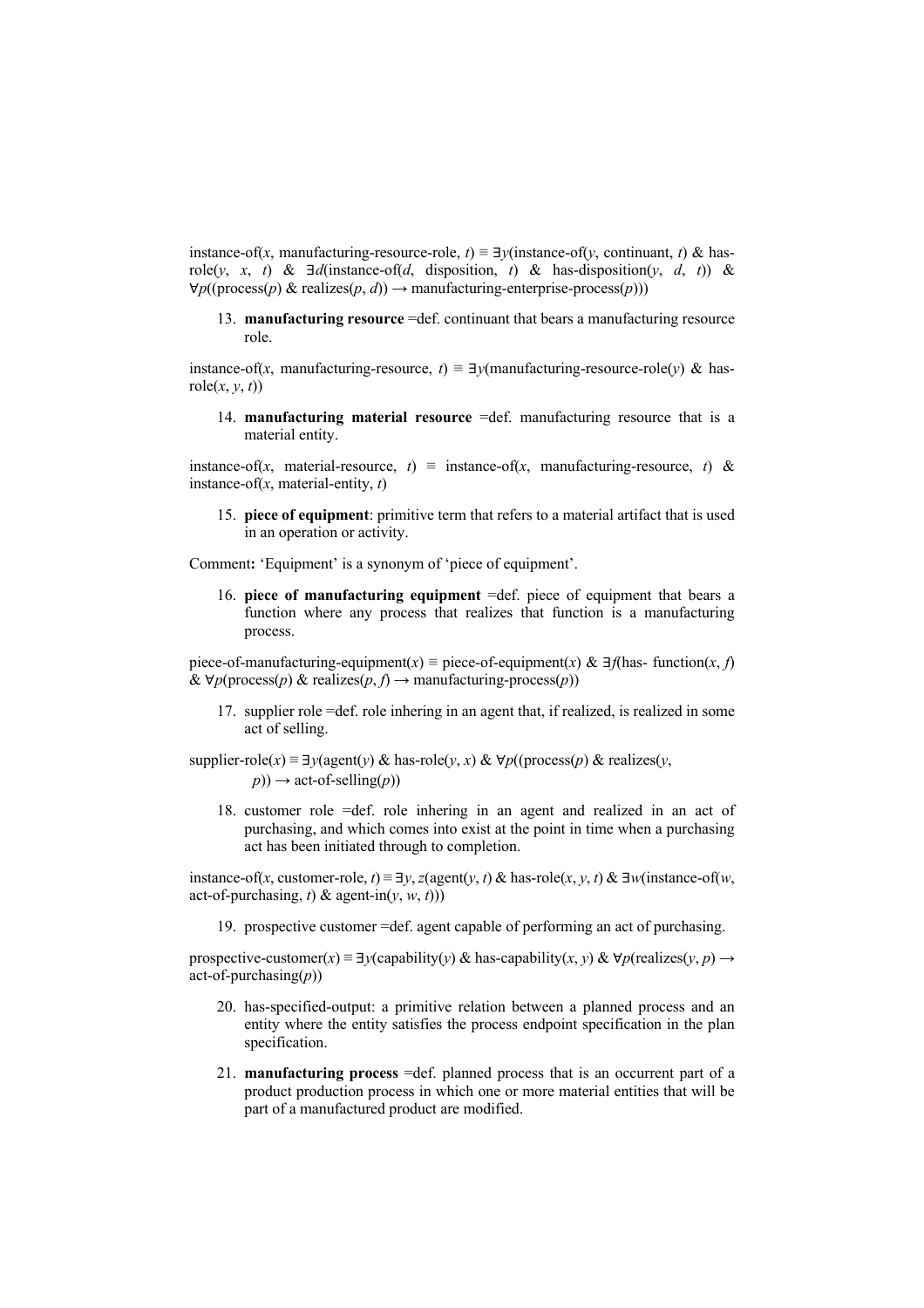manufacturing-process $(x) \rightarrow \exists y$ (product-production-process $(y)$  & occurrent- part $(x, y)$ )

Examples: Drilling a hole on an engine block, making a shaft (via milling, turning, and drilling, assembly process (including contract manufacturing).

Comment 1: There are also types of processes which are complements of or auxiliary to manufacturing processes. Examples are: adjusting a drilling machine in preparation for drilling a hole, changing a tool on a drilling machine, handling of objects (moving a part from one location to another by a robot), inspection of the manufacturing process / line / equipment).

Comment 2: The proposed definition of manufacturing process presupposes that the outputs of a manufacturing process are in every case material entities. Processes analogous to manufacturing with digital outputs such as pieces of software will be treated at a later stage.

22. product production process =def. planned process that has specified output some product that leaves the production facility for distribution and sale, where the product did not exist prior to the planned process.

product-production-process(*x*)  $\equiv \exists y$ (continuant(*y*) & has-output(*x*, *y*) &  $\exists t$ ,*t*'(exists-at(*y*,  $t)$  & precedes( $t'$ ,  $t$ ) &  $\neg$ exists-at( $y$ ,  $t'$ )))

Comment 1: A product production process is distinct from a maintenance process in that, in the latter case, the product exists both before and after the process occurs.

Comment 2: A product production process has several planned processes as parts (subprocesses) including manufacturing process, packaging process, transportation process, etc. Note that for example, maintenance is not a product production process.

23. product role =def. role inhering in an entity that is the specified output of a product production process.

Comment 1: Naturally found entities such as seashells are not products, according to this definition; they become products only if, for example, they are packaged in a certain way.

Comment 2: Parcels of real estate, according to this definition, are excluded from the realm of products.

24. maintenance process (primitive): planned process that has the same manufactured product as both specified input and specified output and that involves some material transformation of this product.

maintenance-process(x)  $\rightarrow$  planned-process(x) &  $\exists y$ (manufactured-product(y) & hasspecified-input(*x*, *y*) & has-specified-output(*x*, *y*)

25. **transport process** (primitive): planned process in which a material entity is moved from one site to another.

transport-process(*x*)  $\rightarrow$  planned-process(*x*) &  $\exists y \exists t \exists t$  ' $\exists s \exists s'$ (material-entity(*y*) & occupies( $y, s, t$ ) & occupies( $y, s', t'$ )) & earlier-than( $t, t'$ ) & ¬overlaps( $s, s'$ )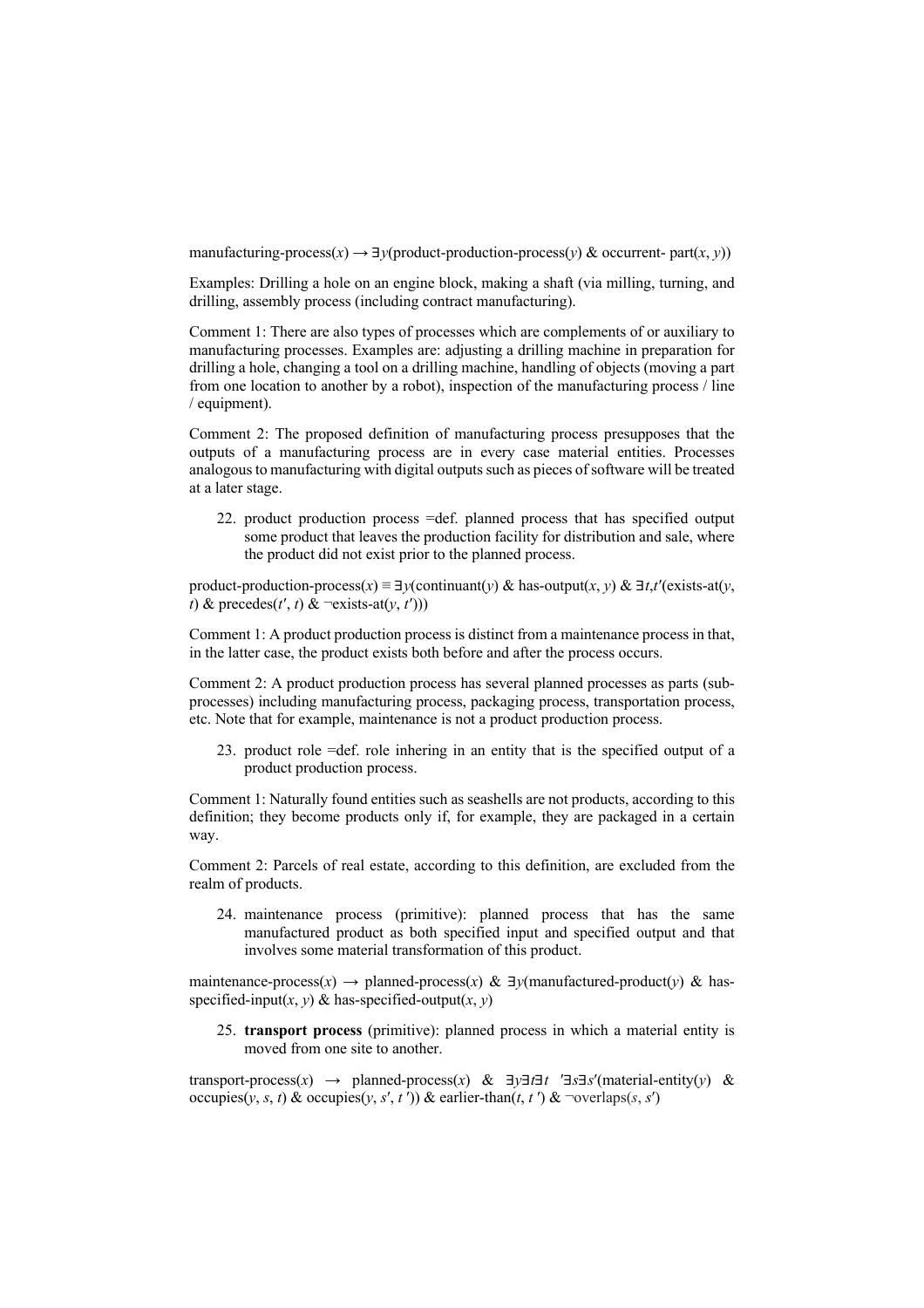26. requirement (primitive): an entity that is specified in a requirement specification.

Comment: This is a defined class (almost certainly to be defined by enumeration).

27. **design** (primitive): directive information content entity that has product requirements as parts.

design(*x*)  $\rightarrow$  directive-information-content entity(*x*) &  $\exists x_1, x_2, ..., x_n \forall i$ (productrequirement $(x_i)$  & part-of $(x_i, x)$ ))

Comment 1: Note that this is merely a statement of necessary conditions. It is not intended to provide a full definition of 'design'.

Comments 2: 'Prescribes' is a primitive relation. A prescribes B means: A is some information content entity that tells us how the world has to be for it to conform to A. For example, a command prescribes how you should behave in order to conform to the command. A quality specification prescribes how a product has to be in order to conform to the quality specification.

Comment 3: 'Prescribes' can be understood in terms of Searle's idea of a world to mind direction of fit – where prescribing occurs there is a portion of reality that involves something like an attempt by an agent to make the world fit what the agent intends. Mindto-world direction of fit occurs where a mind tries to make itself fit – for example, in its assertions or beliefs – the world [19].

28. specification =def. directive information content entity that prescribes some part or feature or some outcome of a planned process.

Examples: action specification, objective specification, plan specification, quality specification, requirement specification.

29. **quality specification** =def. specification that prescribes one or more qualities.

quality-specification(*x*) ≡ specification(*x*) & ∃Q(specifies(*x*, Q) & ∀*q*(instance- of(*q*, Q)  $\rightarrow$  quality(*q*)))

Comment: A quality specification specifies a quality as something that is to come into existence as a result of a planned process. It specifies this quality generically, that is to say, on the level of general type or universal.

30. objective specification =def. specification that specifies an intended process endpoint.

Comment: When an objective specification is part of a plan specification, the BFO:concretization of the latter is realized in a planned process in which thebearer tries to affect the world so that the process endpoint is achieved. This is another example of mind-to-world direction of fit.

31. **plan** =def. intention-to-perform processes on the part of an agent as prescribed by a plan specification.

Comment 1: If the agent of a plan is an aggregate of persons (for example an enterprise,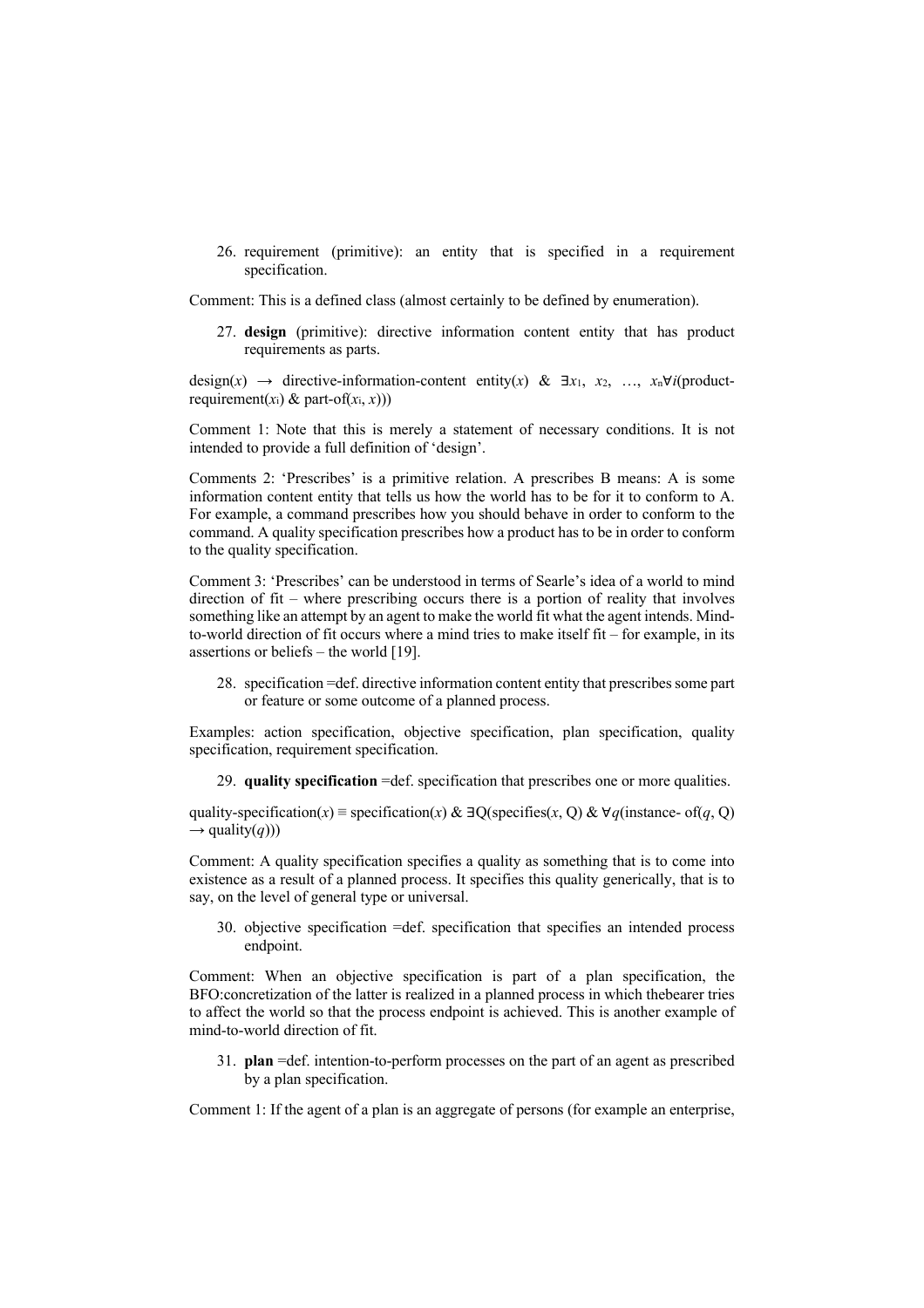a team), then the intentions will be relevant intentions will rest on the intentions of the persons involved. Where persons of different levels of authority are involved, respective plans and subplans will be correspondingly nested.

Comment 2: A plan is a BFO:concretization of a plan specification, namely the concretization in which the intention-to-perform (disposition) is first established. Where the plan specification is generic – for example because it leaves open the time when the plan should be realized – the plan itself may incorporate further specificity.

- 32. production plan specification =def. plan specification that prescribes a manufacturing process.
- 33. **production plan** =def. plan that is specified by a production plan specification.
- 34. **operation specification** =def. specification that specifies some manufacturing enterprise process and the resources required to perform the process by specifying some partially ordered sequence of steps.
- 35. operation =def. process that is specified in an operation specification.
- 36. **assembly process** =def. planned process whose plan specification specifies an endpoint that includes a completed assembly as output.
- 37. subassembly =def. assembly that is intended to become part of a further assembly.

 $\exists x$ (instance-of(*x*, subassembly, *t*)  $\equiv$  instance-of(*x*, assembly, *t*) &  $\exists y \exists z$ (instance-of(*y*, assembly-process, *t*) & (instance-of(*z*, assembly-process, *t*) &  $\neg(\gamma = z)$  & has-processpart(z,y) & has-specified-output(y,x) &  $\neg$ (has-specified-output(z,x)))

- 38. component role =def. role inhering in a material artifact that is designed to be a proper continuant part of some material artifact.
- 39. **component** =def. material artifact that bears a component role.

instance-of(*x*,component, *t*)  $\equiv$  instance-of(*x*, material-artifact, *t*) &  $\exists$ y(instance- of(*y*, component-role, *t*) & has-role $(x, y)$ 

- 40. machine =def. material artifact that has a mechanical system as part.
- 41. mechanical system =def. engineered system that realizes its function through the use of power to apply forces
- 42. system =def. object aggregate whose member parts are causally integrated.

Examples: solar system, digestive system, forest ecosystem, hydraulic system, subway system.

43. manufactured system =def. engineered system that is the specified output of a manufacturing process.

Comment: 'Engineered system' is broader than 'manufactured system' – the Milan subway is an engineered system but in addition to manufactured parts it includes also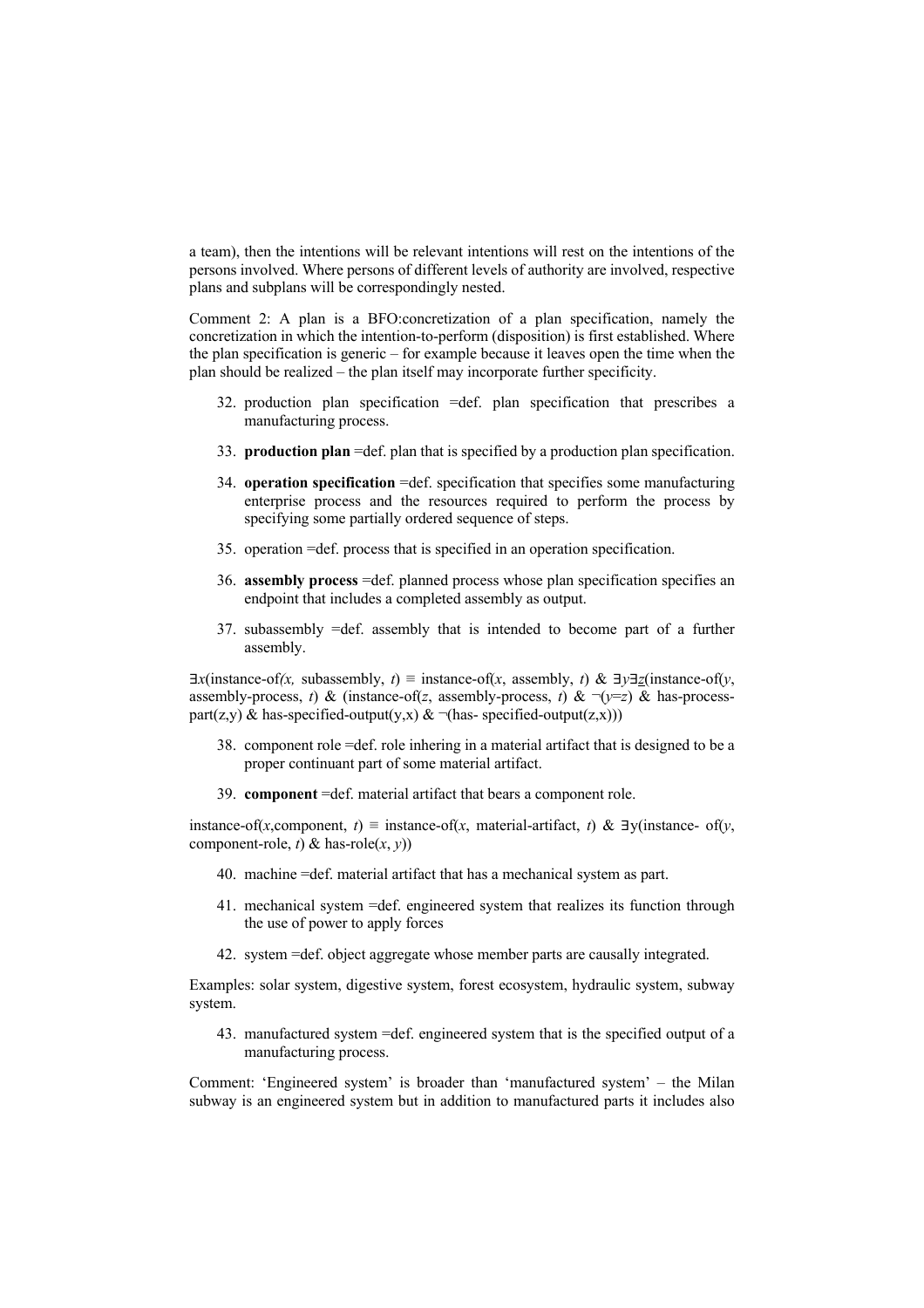personnel and real estate.

44. **manufacturing machine** =def. machine whose function is realized in a manufacturing process.

instance-of(*x*, manufacturing-machine, *t*) ≡ instance-of(*x*, machine, *t*) & ∃*y*(hasfunction(*x*, *y*) &  $\forall$ z(realizes(*f*, *z*)  $\rightarrow$  manufacturing-process(*z*)))

## **6. Conclusion**

Disciplines such as mathematics, physics, and chemistry have long been subject to powerful incentives toward uniformization of terminology, and the effects of these incentives are manifested also in the SI system of units and other standards. In manufacturing, in contrast, the corresponding incentives have been rather weak, so that very many of the definitions provides here – above all, of terms such as 'machine', 'tool', 'plan', 'task', 'operation' – will be contested by one or more potential users of the IOF framework. To address this issue, we propose that the IOF signature and its IOF-BFO-FOL formalization be conceived as having a (weakly) legislative function. That is, we are *recommending* that, in IOF contexts, the terms set forth here be used with the meanings specified in the definitions set forth in this document. Where IOF-associated persons or groups need to accommodate alternative entrenched uses, appropriate mappings should be created, for example by use of equivalence relations and appropriate namespace IDs to signify that a given usage is associated with a specific community.

## **References**

- [1] Almeida, M. et al. (2015). *Basic Formal Ontology 2.0: Specification and User's Guide.* Published June 26, 2015. Available at: https://github.com/BFO- ontology/BFO/-raw/master/docs/bfo2 reference/BFO2-Reference.pdf. [Online; accessed 03-Mar-2019]
- [2] Arp, R., Smith, B. & Spear, A. D. (2015). *Building Ontologies with Basic Formal Ontology*, Cambridge, MA: MIT Press.
- [3] Munn, K. & Smith, B. (eds.). (2008). *Applied Ontology: An Introduction*, Frankfurt/Lancaster: ontos/Walter de Gruyter.
- [4] Otte, J. Neil, Dimitris K, Munira Mohd A, Yang, R, Zhang B, Rudnicki R, Rahul R, Smith B. (2019). An Ontological Approach to Representing the Product Life Cycle. *Applied Ontology* 14 (2):1-19.
- [5] Smith, B. et al. (2007). The OBO Foundry: Coordinated Evolution of Ontologies to Support Biomedical Data Integration. *Nature Biotechnology* 25.11: 1251.
- [6] Rudnicki, R. (2016). *Modeling information with the Common Core Ontologies*. Available at: https://github.com/ CommonCoreOntology. [Online; accessed 25 April 2019].
- [7] Kulvatunyou B, Wallace E, Kiritsis D, Smith B, Will C. (2018). The Industrial Ontologies Foundry proof-of-concept project, *APMS: Advances in production management systems. Smart manufacturing for industry 4.0* (IFIP International conference on advances in production management systems, 536). Springer. p. 402-409.
- [8] Furini F, Rai R, Smith B, Colombo G & Krovi V. (2016). Development of a Manufacturing Ontology for Functionally Graded Materials. *Proceedings of International Design Engineering Technical Conferences & Computers and Information in Engineering Conference* (IDETC/CIE), Charlotte, North Carolina, USA.
- [9] Suwelack S, Markus Stoll M, Serf M, Bursac N, Albers A, Bendl R, Dillmann R & Speidel S (2016). Towards Cognitive Computer Aided Engineering, *Proceedings of the International Association for the*